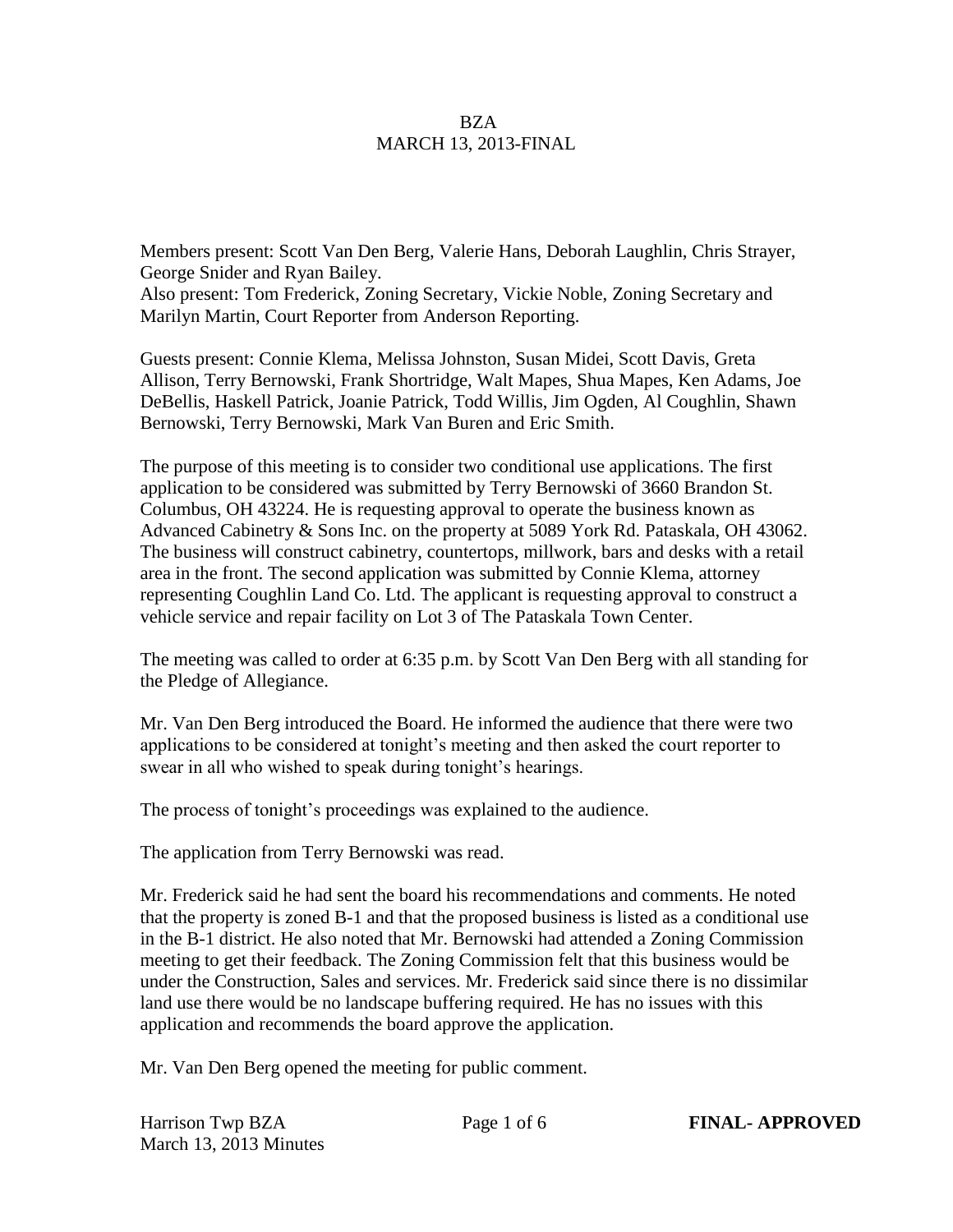Ms. Midei asked about the possibility of the applicant putting another building on the property. Mr. Frederick explained that if it met the requirements of the township Mr. Bernowski would be permitted to construct another building.

Mr. DeBellis wanted the board to know that there was another potential buyer for the property.

Mr. Van Den Berg asked the board for any questions or comments.

Mr. Van Den Berg asked about the zoning of the property to the north. Mr. Frederick answered B-1. He added that the property to the South was B-l and that the property across was Manufacturing.

Mr. Van Den Berg asked the applicant about planned use for the outside area. Mr. Berknowski answered there would be semi delivery to the dock door. He also explained that the earlier question concerning another building might be possible in the future to secure his truck.

Mr. Van Den Berg asked where materials would be stored. Mr. Bernowski answered the material would be stored inside.

Ms. Hans asked if the business would have a spray booth and what types of chemicals would be used. Mr. Bernowski said all would be enclosed and EPA approved. Ms. Hans inquired about the hours of business. The applicant said that the normal hours of business would be 8:00 a.m. to 5:00 p.m. however there may be occasions of overtime. He also explained that the building walls would be constructed to deaden the sound.

Mr. Strayer asked about the number of employees. Mr. Bernowski stated that he had been in business 28 years and the most he has employed is 3. The business consists mainly of himself and two sons. He does not want to go big as this will affect the quality of his product.

Mr. Strayer wanted to know about the truck traffic and delivery. Mr. Bernowski said it would be approximately one semi per week and some panel trucks.

Ms. Klema wanted to inform the board that the condo association has no issues with semi deliveries. The parking lot was created to allow semi traffic. She however wanted the board to limit the business to the existing structure, not allowing for additional accessory buildings.

Mr. Strayer pointed out that the current request is for the existing building and that the applicant can come back later for other requests.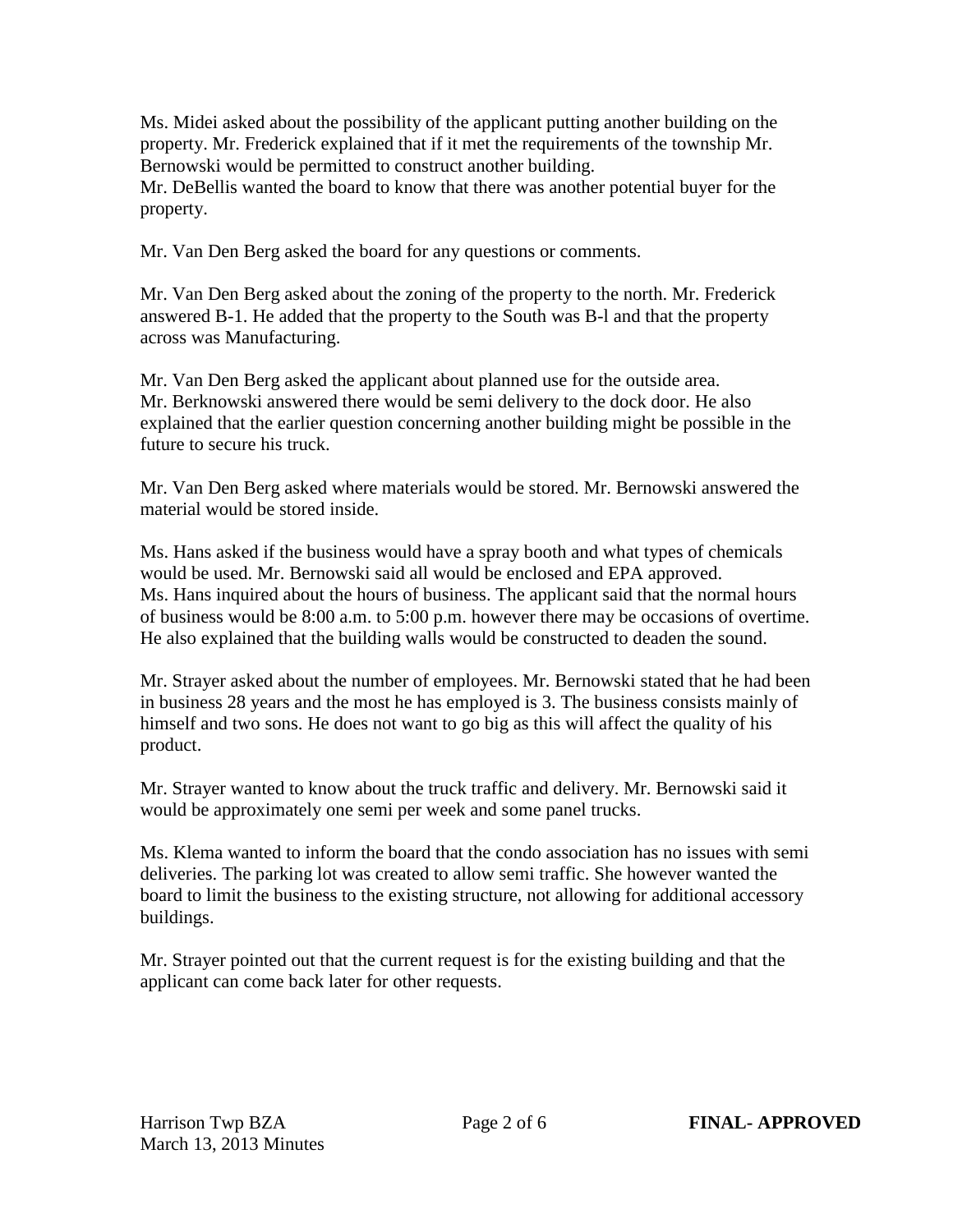Motion by Valerie Hans to approve the application with the following conditions

1. That the applicant will not store materials of any kind outdoors

2. That the spray booth will be EPA approved with a fire suppression system in place

3. That the delivery truck traffic will be limited to the hours of 7:00 a.m. to 5:00 p.m.

4. That the approval of this conditional use will be limited to the existing building only

Second by Chris Strayer

Vote: Scott Van Den Berg…yes Valerie Hans………...yes Debbie Laughlin…….yes George Snider……….yes Chris Strayer………...yes

The application was approved with conditions as stated.

The Bernowski public hearing ended at 7:00 p.m.

The Coughlin public hearing started at 7:01 p.m.

Mr. Van Den Berg explained the conditional use application and asked that the application be read.

Ms. Klema, representing the applicant, gave the board an overview of the request and past issues granted by the BZA. She said Mr. Coughlin is aware that the property owners to the west of the business have issues with buffering. She stated that in 2006 Mr. Coughlin came before the board and was granted a variance request. She also noted who had attended that hearing. She said the applicant is fine with doing a buffer and following Mr. Frederick's recommendations.

Mr. Coughlin was asked about the vehicles that would be sitting on the lot. He answered that damaged cars and trucks would be on the lot for 24-48 hours.

Mr. Van Den Berg asked about the buffering for the retail center.

Mr. Frederick informed the board the 1995 zoning regulations stated that buffering could be a combination of trees, fences, etc.

Mr. Van Den Berg asked what is being proposed for the buffering with this application.

Mr. Frederick directed the board to look at the drawings provided with the application.

Mr. Willis gave an explanation of the plans on the drawing.

Mr. Van Den Berg opened the meeting to public comment.

Mr. Adams has issues with the current buffering and has concerns about the new building and buffering. He feels the property is an eyesore and feels the 20' buffer requirement is not adequate.

Mr. Frederick explained the zoning regulations in the B-1 districts.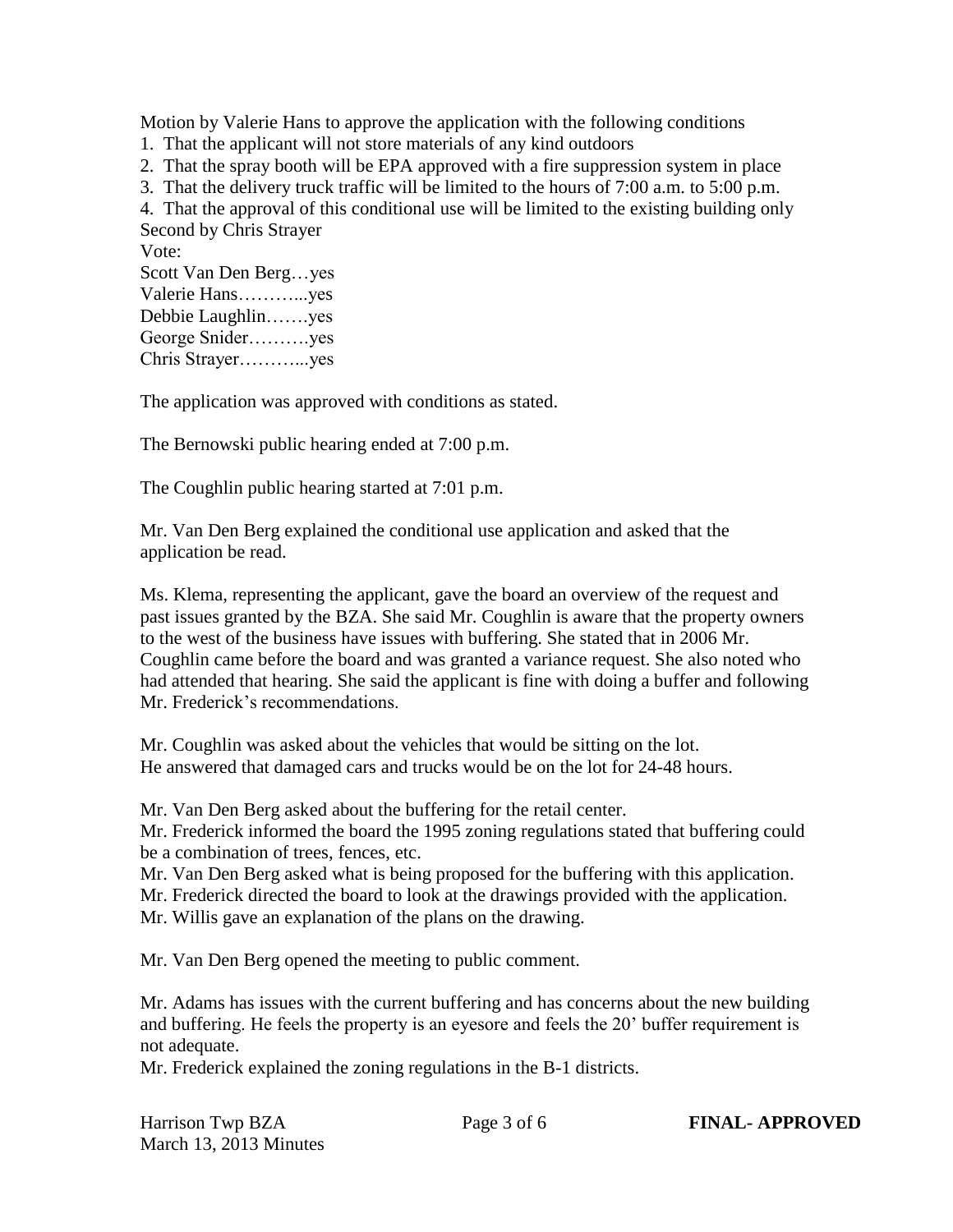Ms. Mapes doesn't want to prevent business but is not satisfied with the view from her back yard and doesn't like the 20' buffer requirements. She presented pictures of the property she had taken earlier in the day.

Mr. Mapes asked about security. He is concerned about criminal activity at the business and people going through his property. He is also concerned about the light and noise from the business. One concern is that the dumpster next to AJ's is emptied at 3:30 a.m. He also gets trash blowing from the business into his yard. He would like to see a berm, fence and trees used in the buffering plan.

Mr. Adams, Mr. Mapes and Ms. Mapes discussed the issues of buffering. They looked at the maps and drawings. What they would like to see is buffering with trees, and fence to protect their property and view.

Ms. Klema said we didn't propose a fence but are open to discussion.

Mr. Stayer had questions about the placement of the proposed building and asked if the building could be pushed to a different location.

Mr. Willet said the building is in the middle of the lot for circulation/traffic movement. Ms. Klema said if the building was moved the neighbors to the west would have the vehicles parked in their view and didn't feel that would be a good solution.

Ms. Mapes agreed that she would rather see the building and not the cars.

Mr. Strayer felt the area needed to be secured suggesting a wood fence.

Mr. Strayer asked about the lighting plan. Mr. Ogden said the plans call for lights mounted on all sides of the building with the capability of cut off.

A discussion was held concerning the door on the west side of the building. Mr. Ogden stated the door would be an overhead door and would not be left open. The building would be split face block painted white with a white overhead door to blend in with the building.

Mr. Van Den Berg said he feels strongly about fencing. He said it will solve issues of noise, dumpster screening and security.

Ms. Klema said the dumpster is screened now but would be willing to revise the screening. She said if a fence is proposed it could be extended to cover the dumpster.

Mr. Strayer suggested the board table the application until a new site plan could be developed. Ms. Klema requested the application be approved tonight with conditions.

Ms. Hans read the conditions for approval in the form of a motion. The board discussed the conditions and could see some needed changes in the conditions of buffering and lighting.

Mr. Van Den Berg moved to accept the proposed amendments. Mr. Strayer seconded the motion.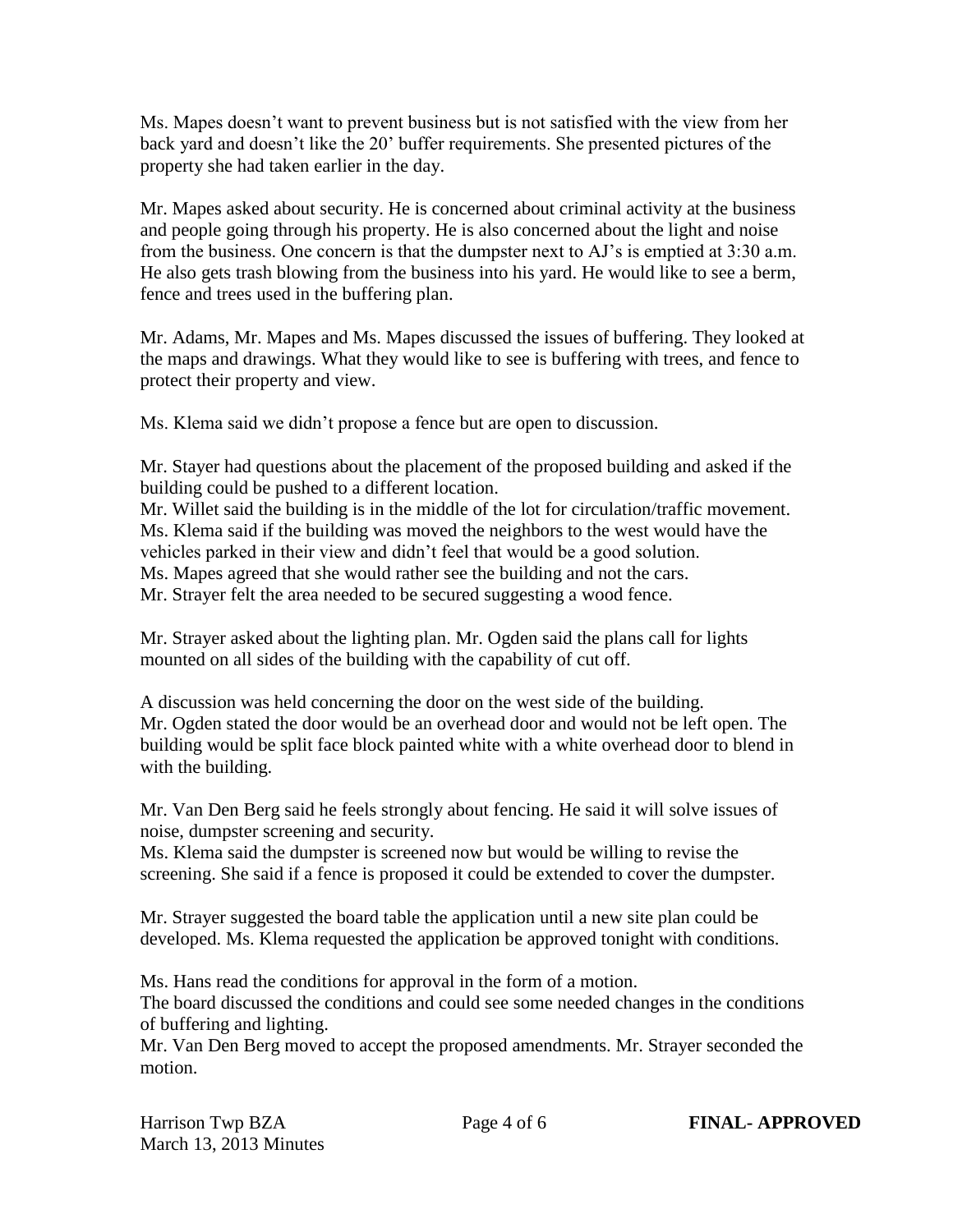Vote: Scott Van Den Berg…yes Valerie Hans………...yes Debbie Laughlin…….yes George Snider……….yes Chris Strayer………...yes

The motion passed with a unanimous yes vote.

Motion by Valerie Hans to approve application with the following conditions:

- 1. That an opaque wooden fence at least 6' in height will be installed along the entire Western edge of the asphalt of the property travelling north to the edge of the northwest corner of the adjacent retail building screening the existing dumpster.
- 2. That the dumpster will be shared with the commercial center and screened from view.
- 3. That there will be an opaque wooden fence at least 6' in height installed on the Southern edge of the asphalt from the western edge of the asphalt travelling east to the landscape island.
- 4. That all fencing will be installed within 30 days of paving.
- 5. That all landscape plantings will be done prior to 5/15/2014.
- 6. That there will be a landscape buffer immediately to the west of the fence line that will stretch to the north. Included in the buffer there will be trees from the dumpster to the southern property line.
- 7. That all lighting will comply with Article 14 of the Harrison Township zoning code (Outdoor Lighting).
- 8. That any lighting on the property will have shields to direct the light downward to minimize light spillage onto the neighboring properties.
- 9. That the doors will be colored to match the building.
- 10. That there will be no signage on the west side of the building.
- 11. That the rollup doors will remain closed at all times other than bringing vehicles in and out of the building.
- 12. That vehicles will be parked on paved surfaces only.
- 13. That fencing and landscaping buffers will be kept in good repair at all time.
- 14. That the Harrison Township zoning inspector will have the final review and approval on this site plan.

The motion was seconded by Mr. Strayer.

Vote:

Scott Van Den Berg…yes

Valerie Hans………...yes

Debbie Laughlin…….yes

George Snider……….yes

Chris Strayer………...yes

The motion passed with a unanimous yes vote, granting approval with conditions.

The public hearing ended at 8:50

The board took a short break and reconvened at 9:04 for a working session.

Harrison Twp BZA Page 5 of 6 **FINAL- APPROVED** March 13, 2013 Minutes